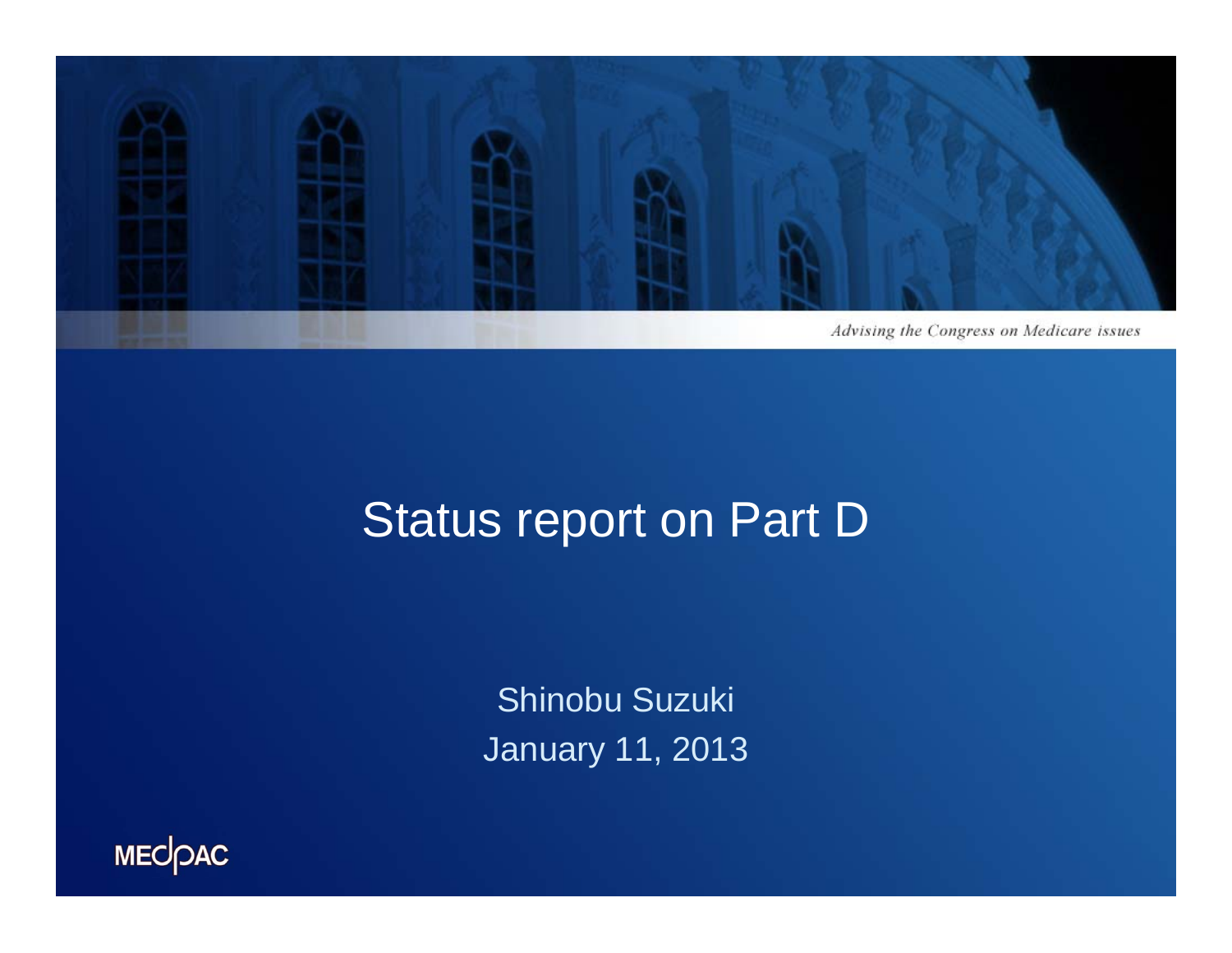#### The Part D program

- **Spending for the Part D program totaled about** \$60 billion in 2011
- Over 30 million enrolled in 2012
- **Part D enrollees filled on average 4 prescriptions** at \$230 per enrollee per month in 2010
- In 2013, 1,033 stand-alone PDPs and over 1,600 MA-PDs offered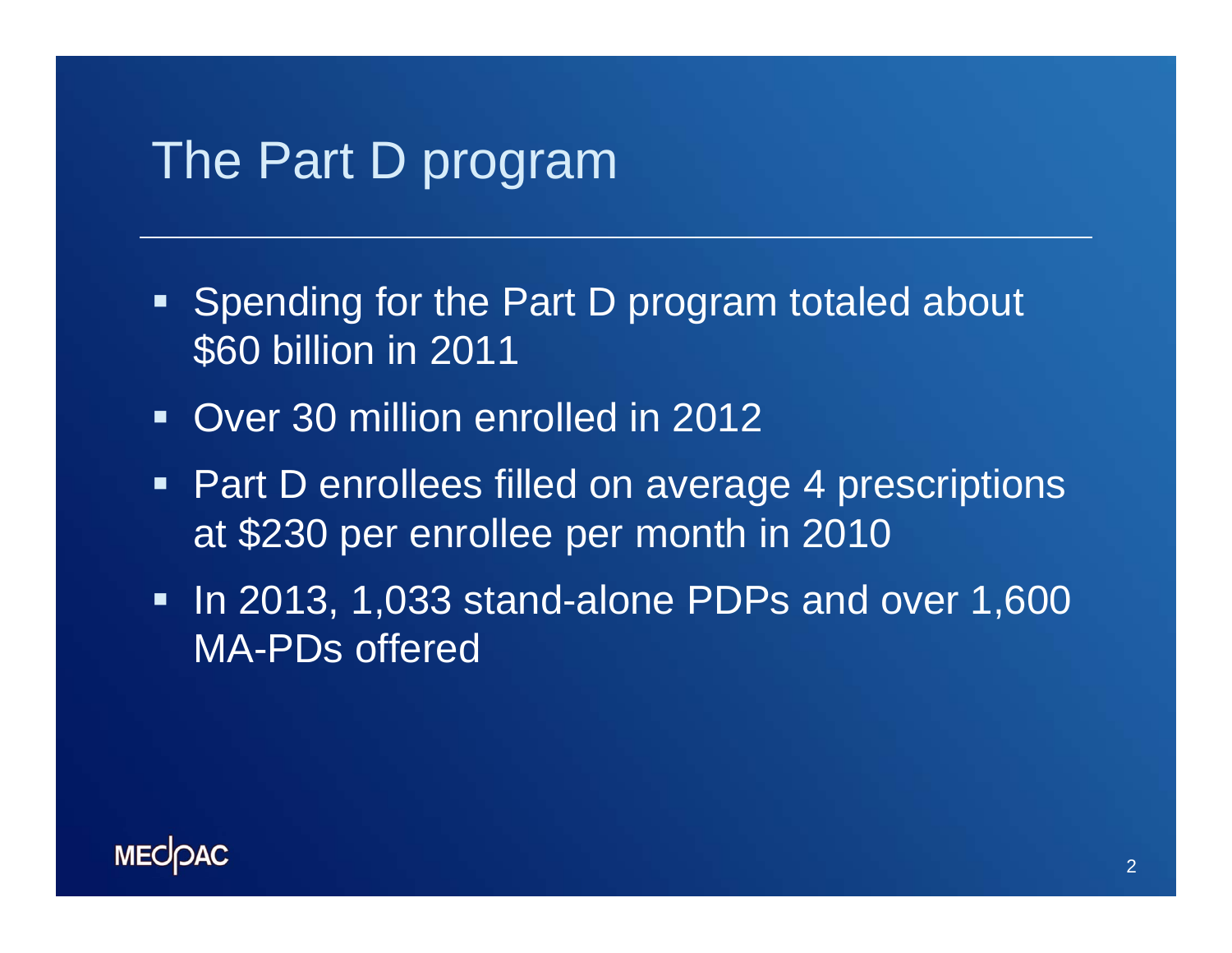#### Overview of the presentation

**Beneficiaries' access to prescription drugs** 

- **Enrollment and plan offerings**
- **Coverage/access for 10% without creditable** coverage
- **Recent trend: use of tiered pharmacy networks**
- **Program costs** 
	- **Use of generics and Part D prices**
- Part D's competitive design
	- **Voluntary plan switchers**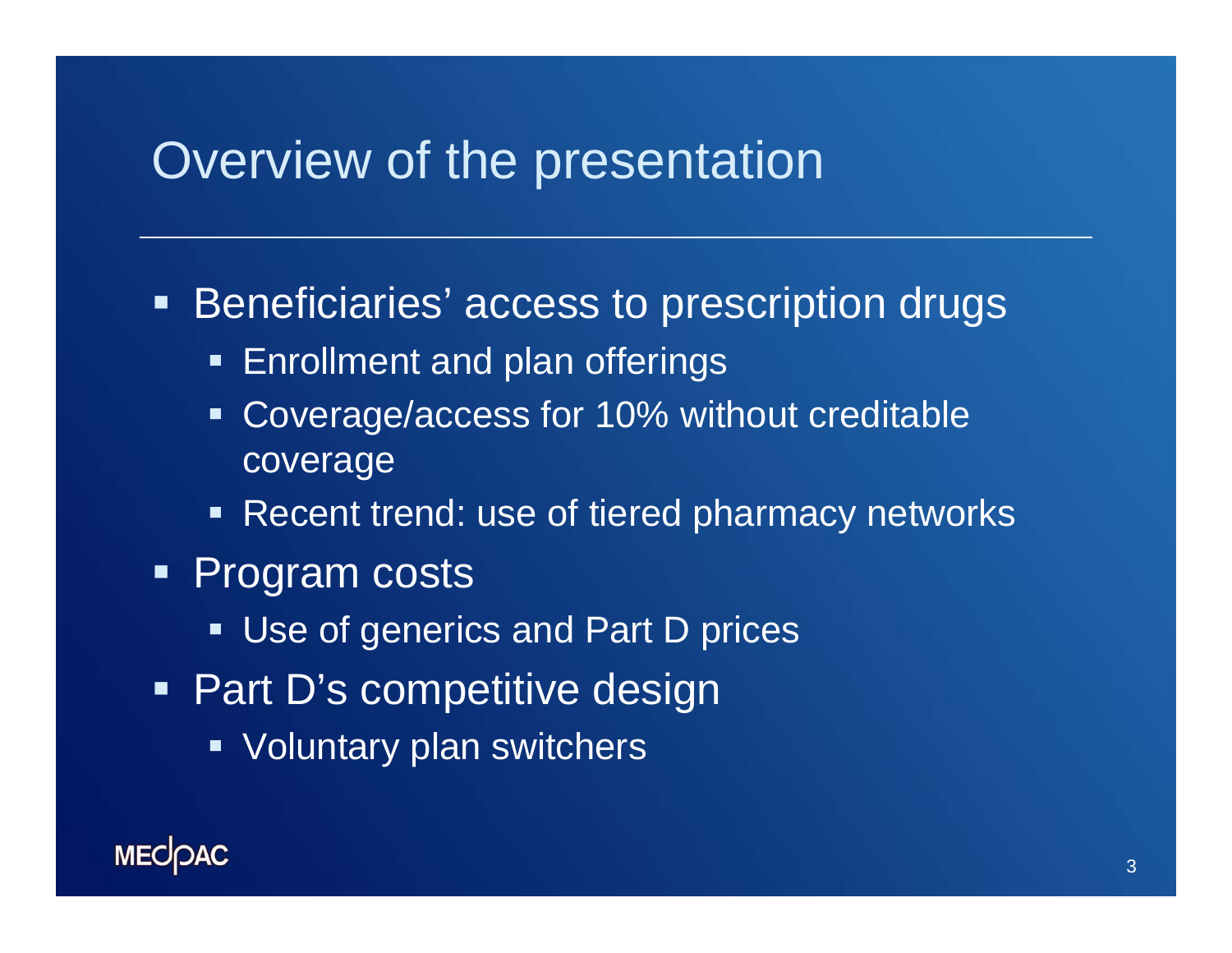#### Medicare beneficiaries' access to prescription drug benefits in 2012

- п. Beneficiaries appear to have good access to prescription drugs
	- All individuals have access to many Part D plans
	- **Many continue to receive coverage through former** employers
- **Surveys indicate Part D enrollees are** generally satisfied
- **Some beneficiaries had no drug coverage or** coverage less generous than Part D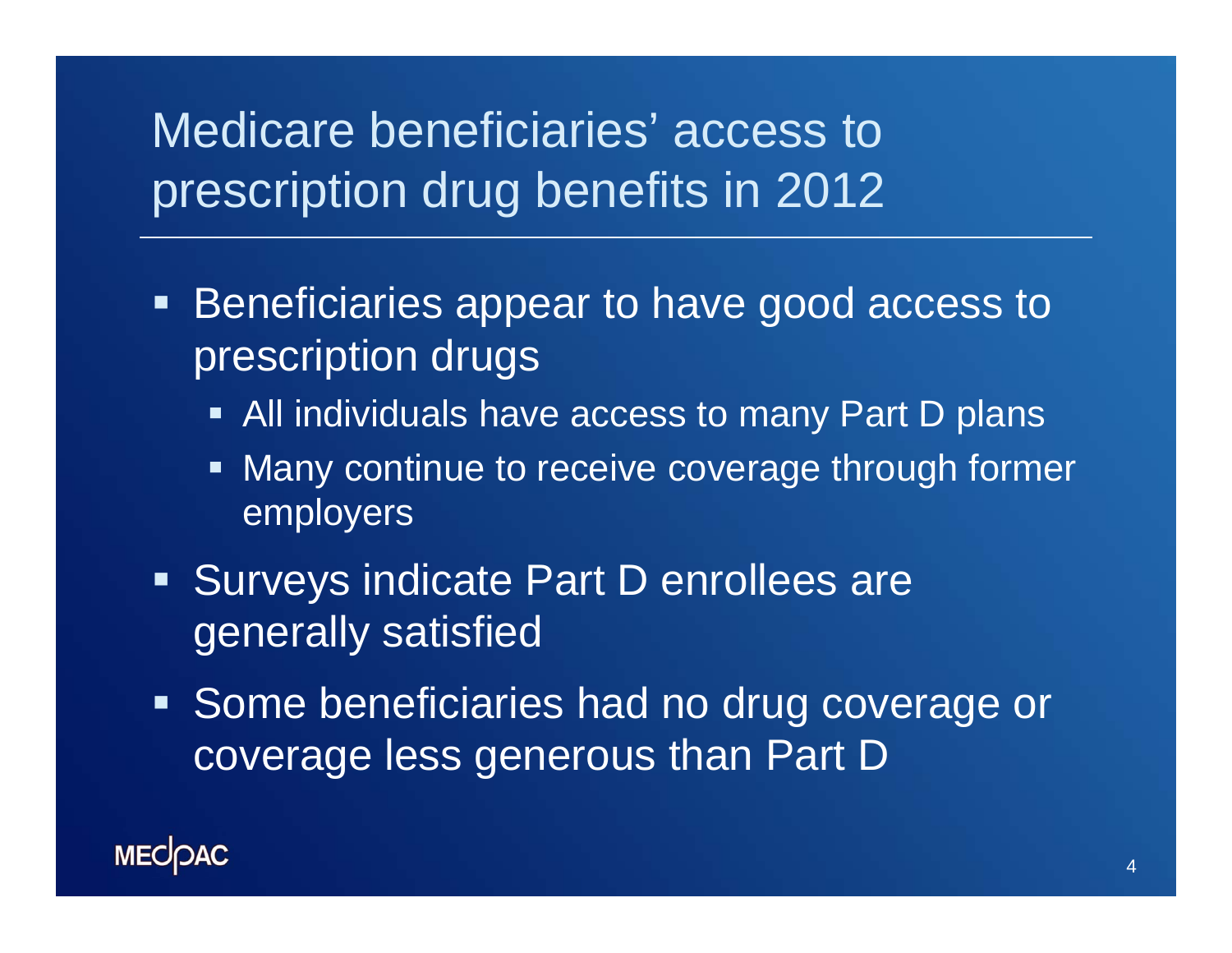## Part D enrollment and plan offerings, 2012-2013

- $\blacksquare$  Patterns of Part D enrollment similar to previous years
	- About 63% in stand-alone PDPs, 37% in MA-PDs
	- 77% of LIS enrollees are in PDPs
	- More MA-PD enrollees have enhanced benefits (e.g., coverage in the gap)
- About the same number of plans available in 2013
	- PDP regions have between 23 and 38 PDPs
	- A typical county has 5 to 10 MA-PDs
- $\blacksquare$  More PDPs offering gap coverage than in 2012
	- **The extent of gap coverage varies**
	- Gradual phase-out of the coverage gap will make this less important over time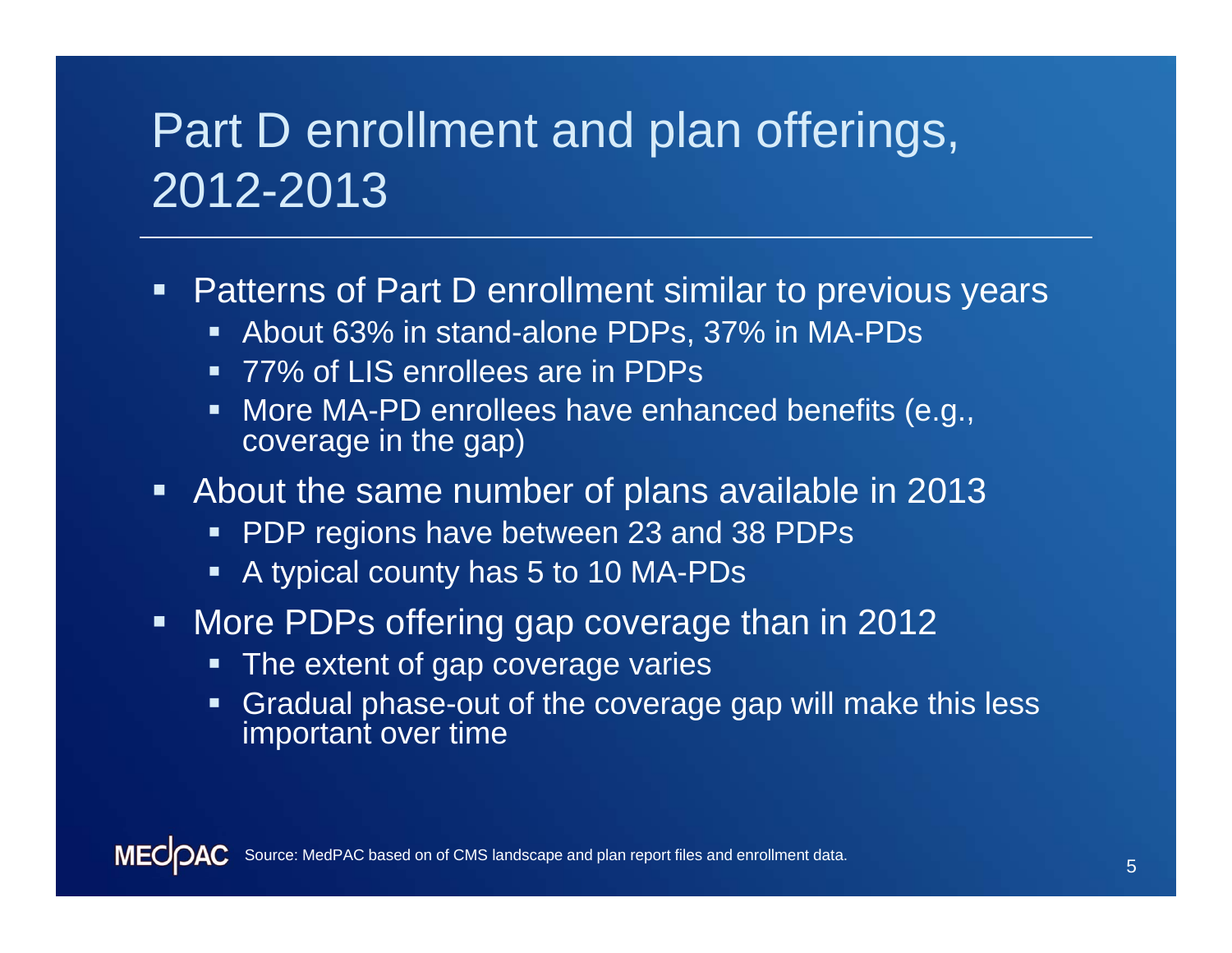# In 2010, 90% of beneficiaries had Part D or creditable drug coverage



#### **Sources of drug coverage**

| <b>Part D:</b>                        | 59% |
|---------------------------------------|-----|
| <b>Retiree drug subsidy:</b>          | 14% |
| <b>Other creditable coverage: 17%</b> |     |
| <b>Creditable coverage:</b>           | 90% |



Note: Components may not add to the total due to rounding.

Source: CMS Management Information Integrated Repository data as of February 16, 2010.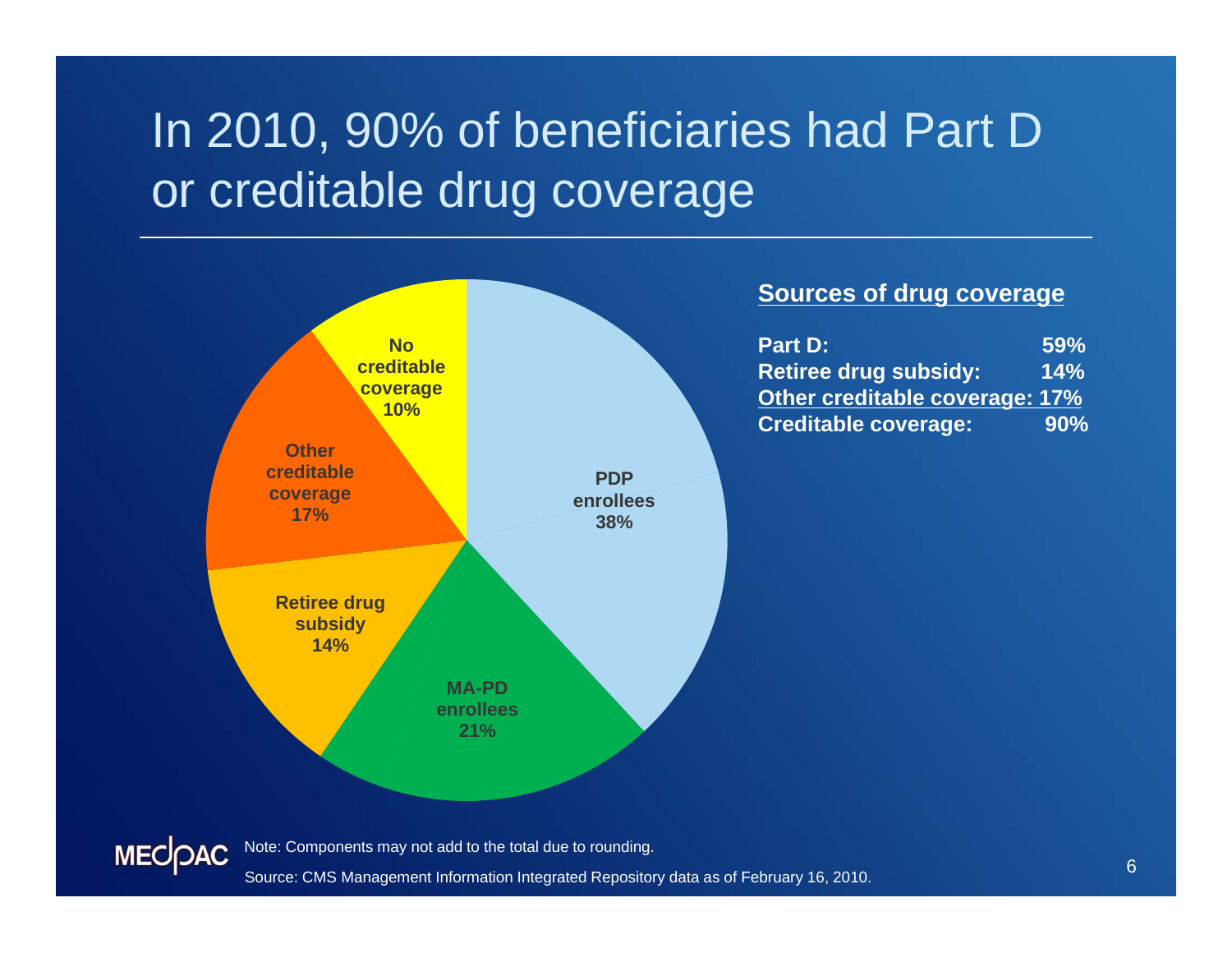#### Analysis of beneficiaries with no creditable coverage using 2010\* MCBS data

#### About 10% did not have creditable coverage

- 4 out of 10 indicated that they had some drug coverage
- $\blacksquare$  Of the remainder, slightly over half reported not taking enough drugs to need Part D

#### Ξ Compared to Part D enrollees, they tended to be:

- Younger (more people between 65 74 years old)
- **-** Higher income and more educated
- Healthier (26% reported excellent health vs. 13% of Part D enrollees)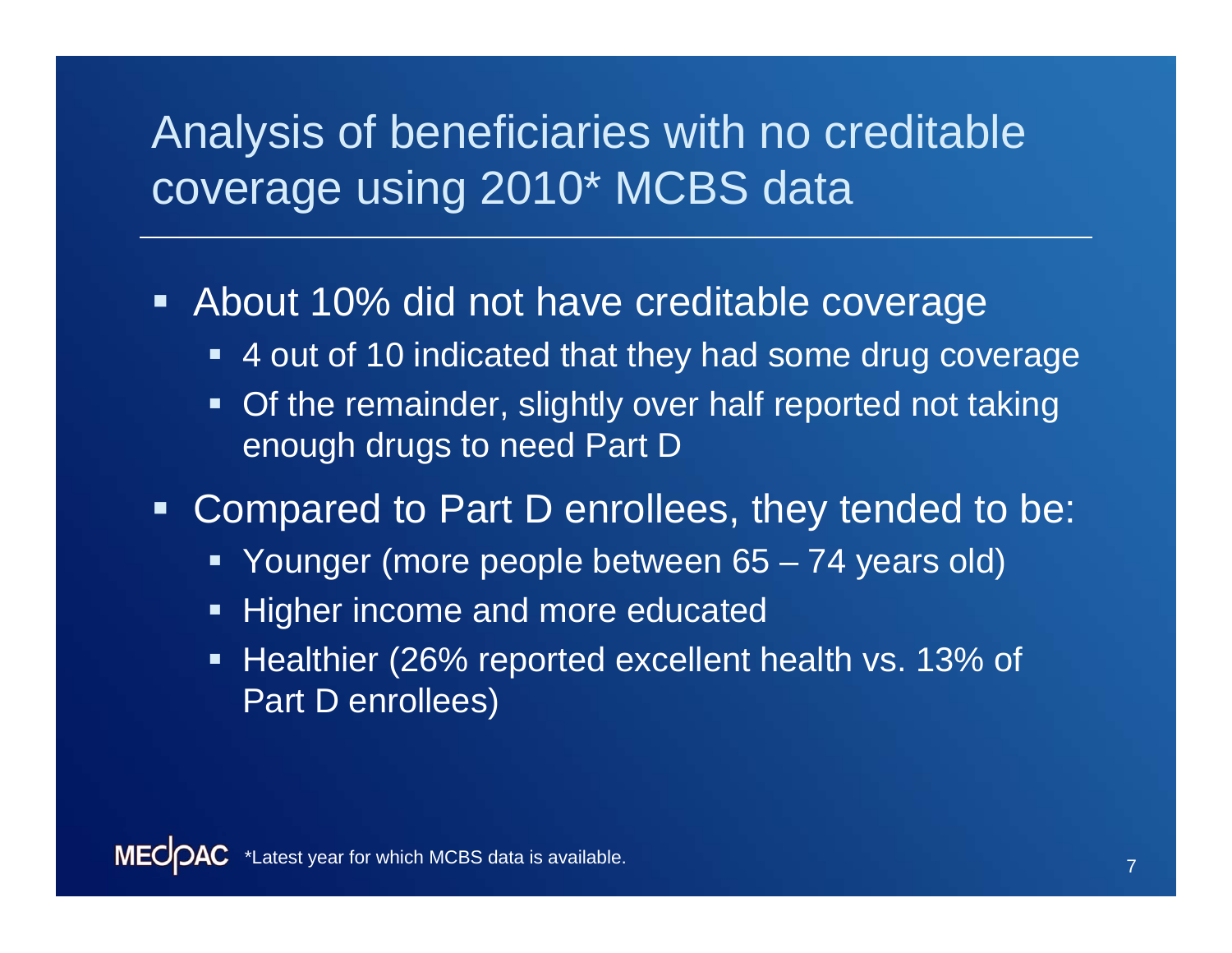# A growing number of sponsors are using tiered pharmacy networks

- In 2012, 6 PDPs offered preferred networks with cost-sharing differentials
	- **Enrollees in these plans accounted for 12.5% of PDP** enrollment
	- % of pharmacies classified as preferred varied across plans
	- Cost sharing differentials varied across plans, but were typically
		- **55-\$10 for generics**
		- Up to 19 percentage points for brands
- At least five more plans have announced the addition of preferred pharmacies for 2013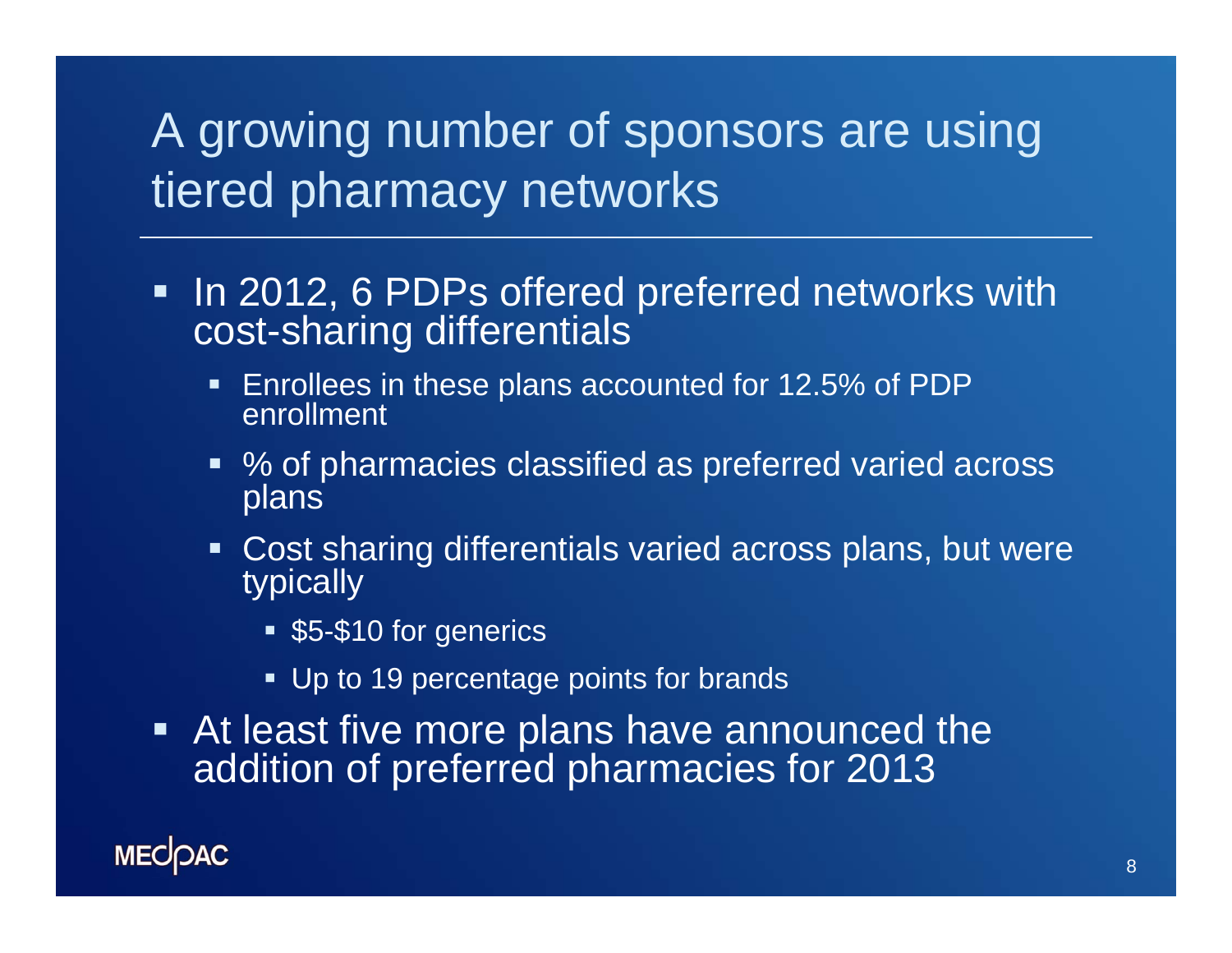# Potential effects of plans' use of preferred networks

 $\blacksquare$ Effects on access to drugs?

- Network adequacy determined based on access to preferred and nonpreferred pharmacies combined
- **Some enrollees may not have easy access to preferred pharmacies**
- **Preferred pharmacy networks allowed only if cost sharing is not "so** significant as to discourage enrollees in certain areas" but cost sharing differentials vary by plan
- $\blacksquare$  . Effects on beneficiaries' choice of plans?
	- $\blacksquare$  Enrollees may not have been aware of the "nonpreferred" status of their pharmacies and/or the higher cost sharing that applies at "nonpreferred" pharmacies when choosing their plans
- **Lower costs for plans and enrollees?**
- $\blacksquare$  Access/cost implications are not known. We will continue to monitor the use of tiered pharmacy networks and its effects.

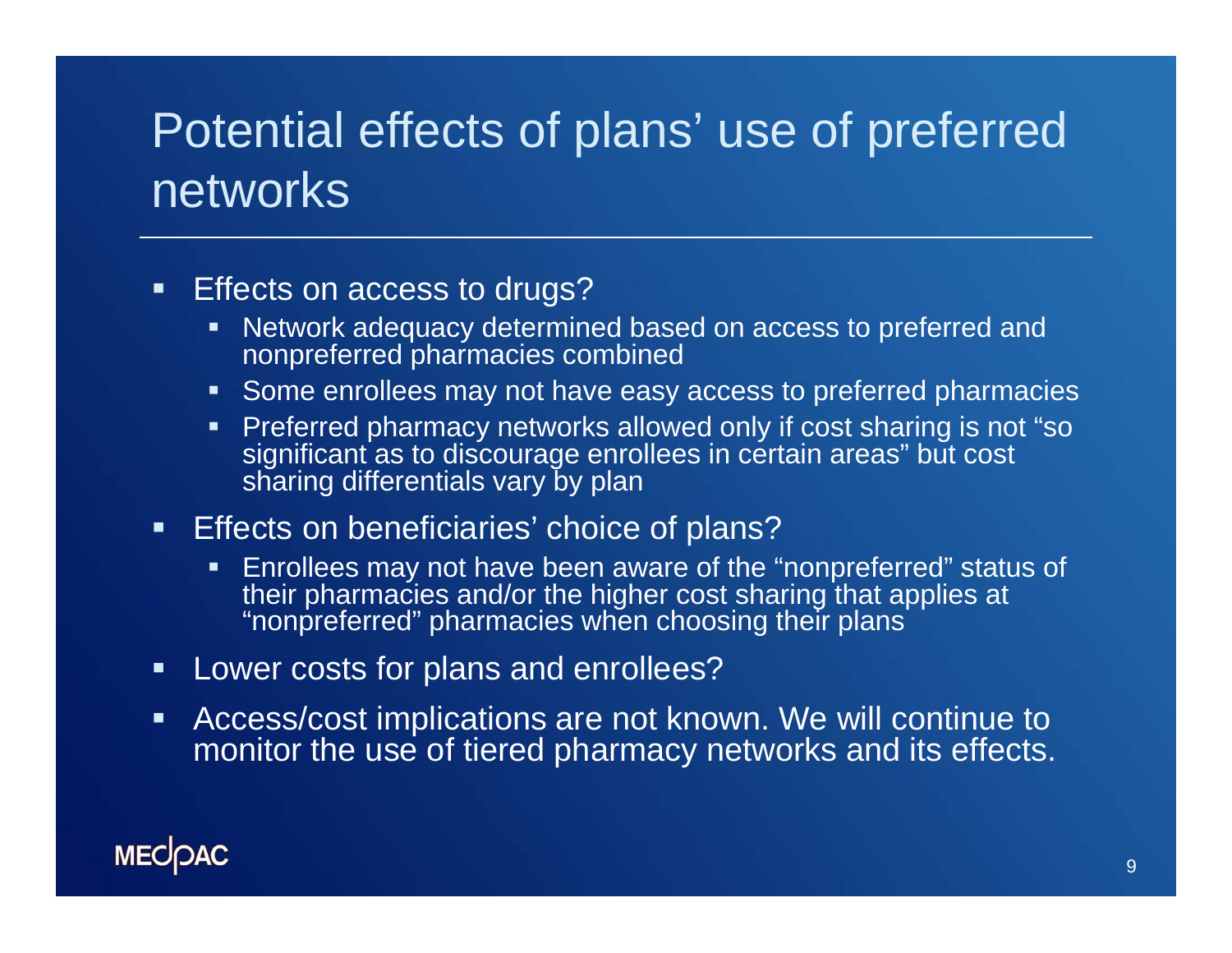# Bids for basic Part D benefits grew by less than 1% in 2013



Source: MedPAC based on CMS releases of Part D national average monthly bid amounts and base beneficiary **MECOAC** premiums for 2006 through 2013.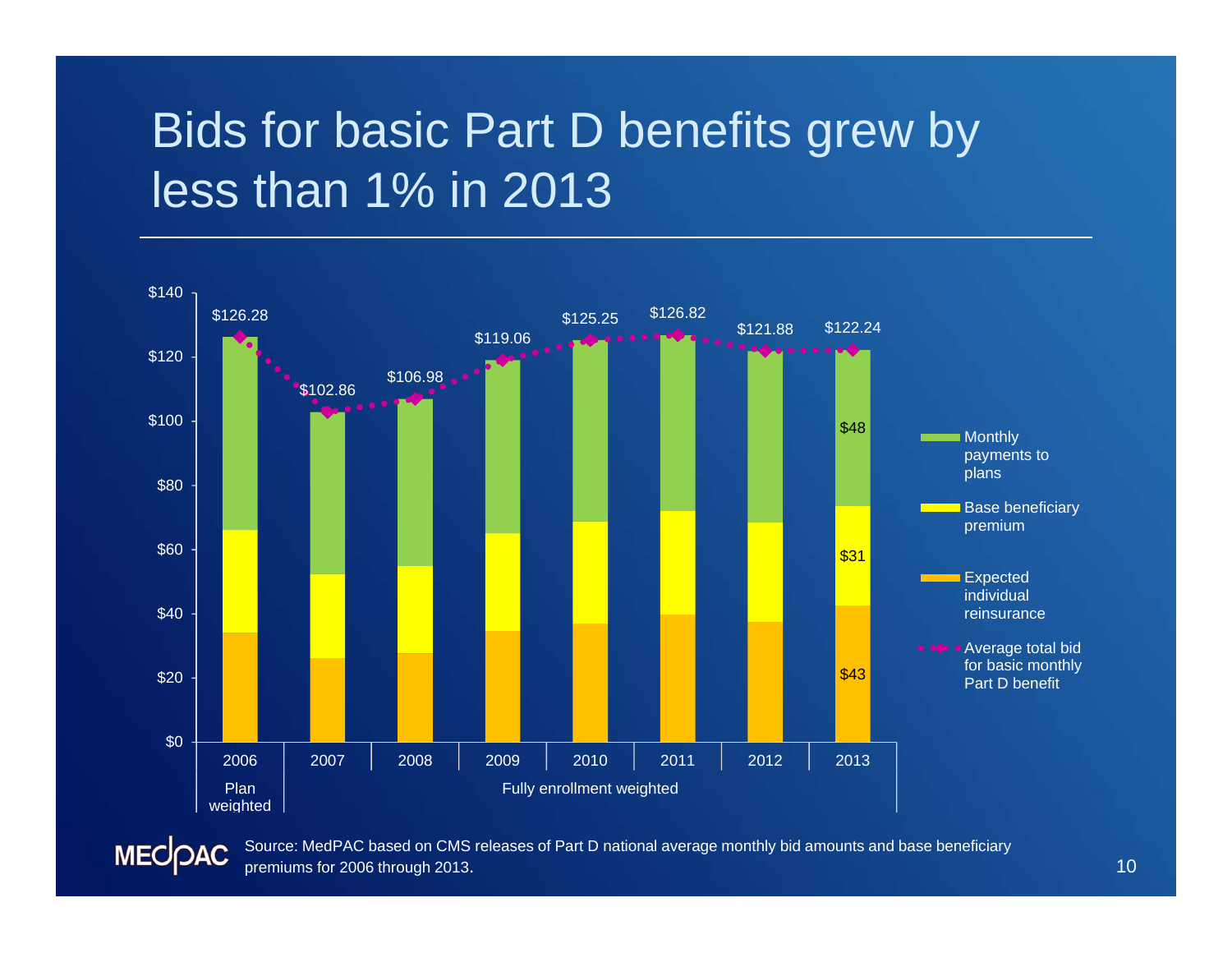#### Reinsurance payments continue to grow much faster than other components



**In billions of dollars**

Source: MedPAC based on Table IV.B.10 of the Medicare Board of Trustees' report for 2012.

11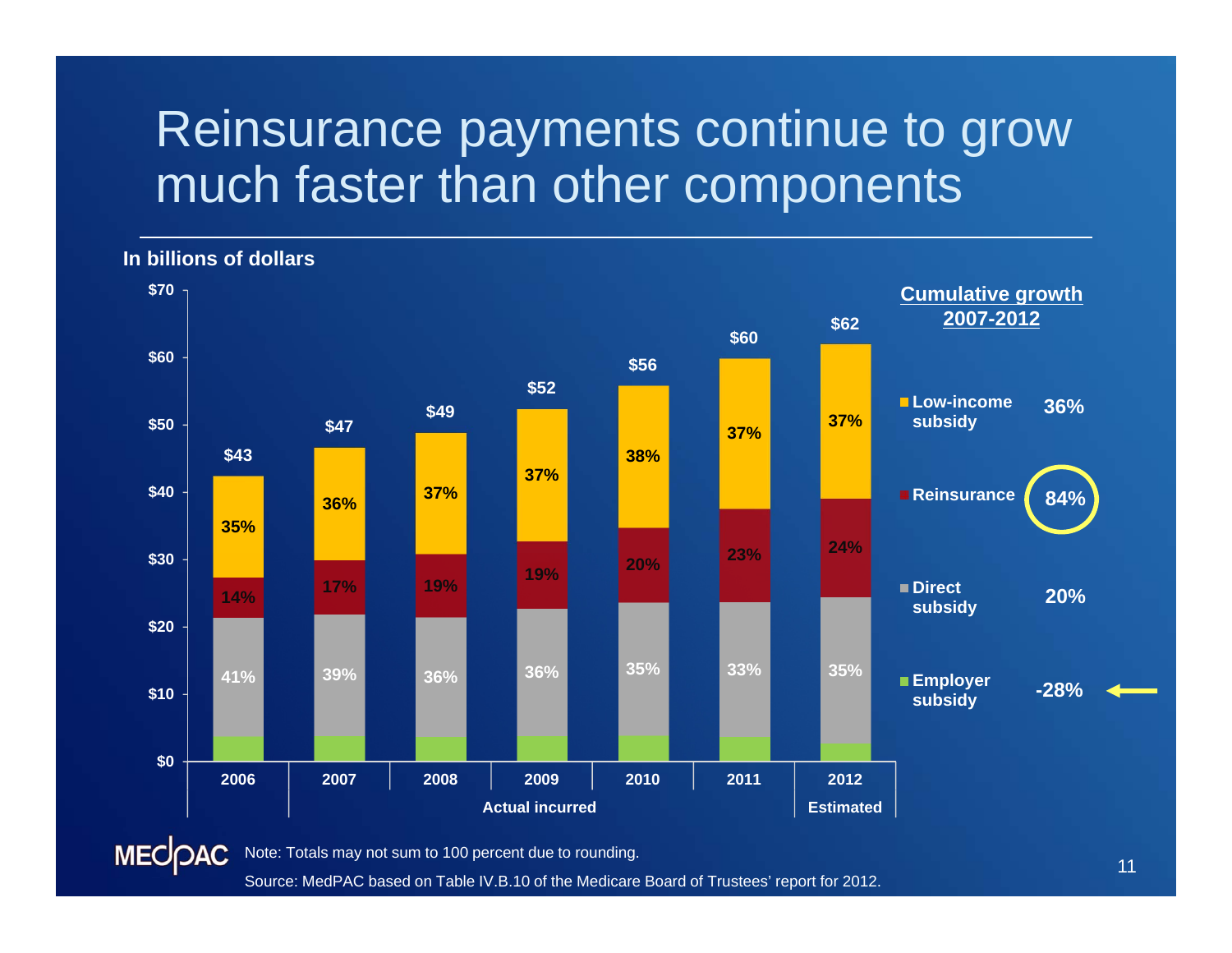# Increase in generic drug use over the 2007 – 2010 period

- $\blacksquare$  Overall generic dispensing rate (GDR) increased from 61% to 74%
- $\blacksquare$  GDRs vary by plan type and LIS status:
	- $\blacksquare$ MA-PDs exceeded GDR for PDPs by about 5 percentage points
	- GDRs lower for LIS enrollees and the difference grew from 2% to 5%

|                      |              | 2007 | 2008 | 2009 | 2010 |  |
|----------------------|--------------|------|------|------|------|--|
| By plan type         |              |      |      |      |      |  |
|                      | <b>PDP</b>   | 60   | 66   | 69   | 72   |  |
|                      | <b>MA-PD</b> | 66   | 71   | 74   |      |  |
| <b>By LIS status</b> |              |      |      |      |      |  |
|                      | <b>LIS</b>   | 60   | 65   | 68   |      |  |
|                      | Non-LIS      | 62   | 69   | 72   | 76   |  |



Source: MedPAC analysis of Part D prescription drug event data and Part D denominator file.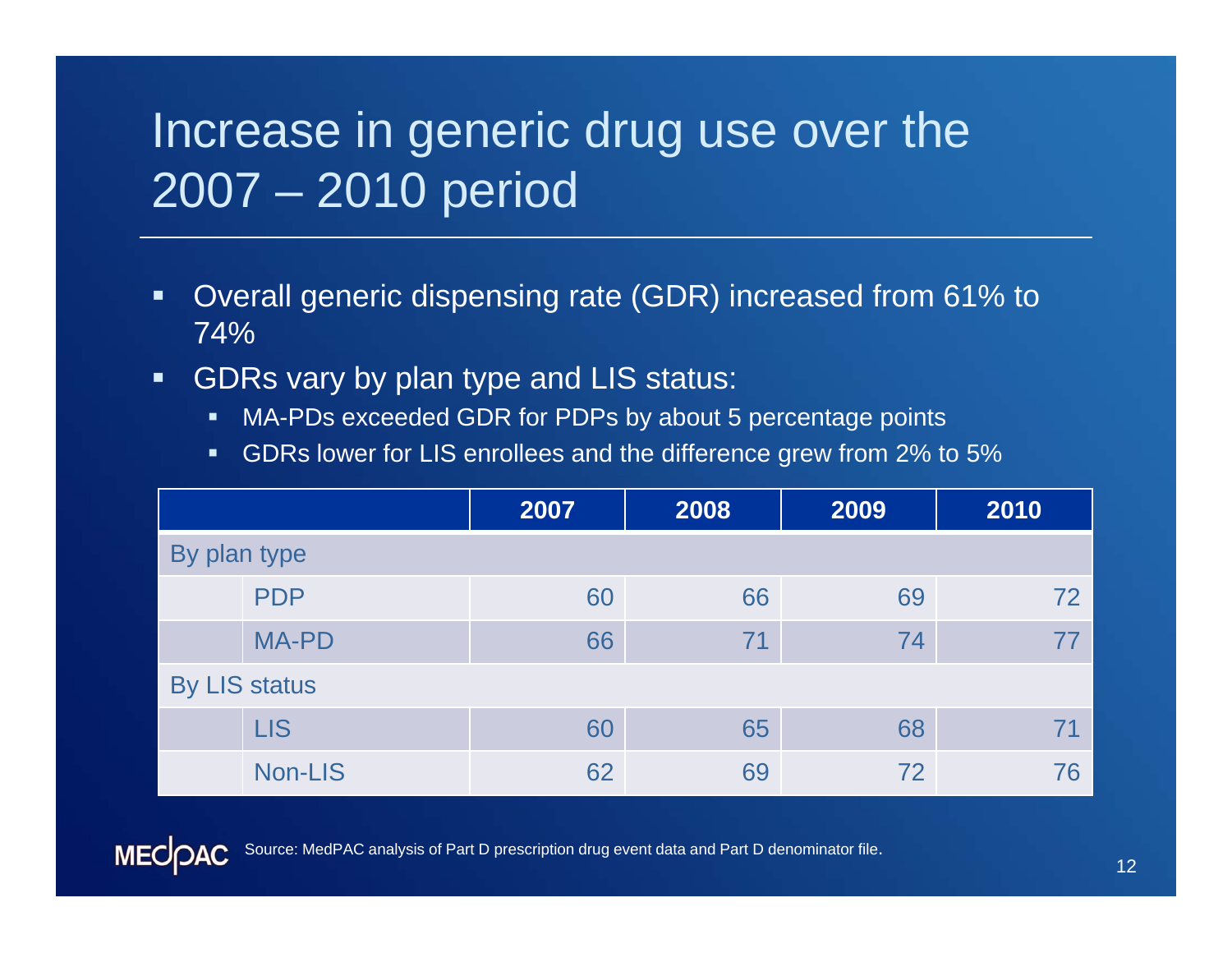# Use of generic drugs has kept Part D prices stable, 2006 - 2010



13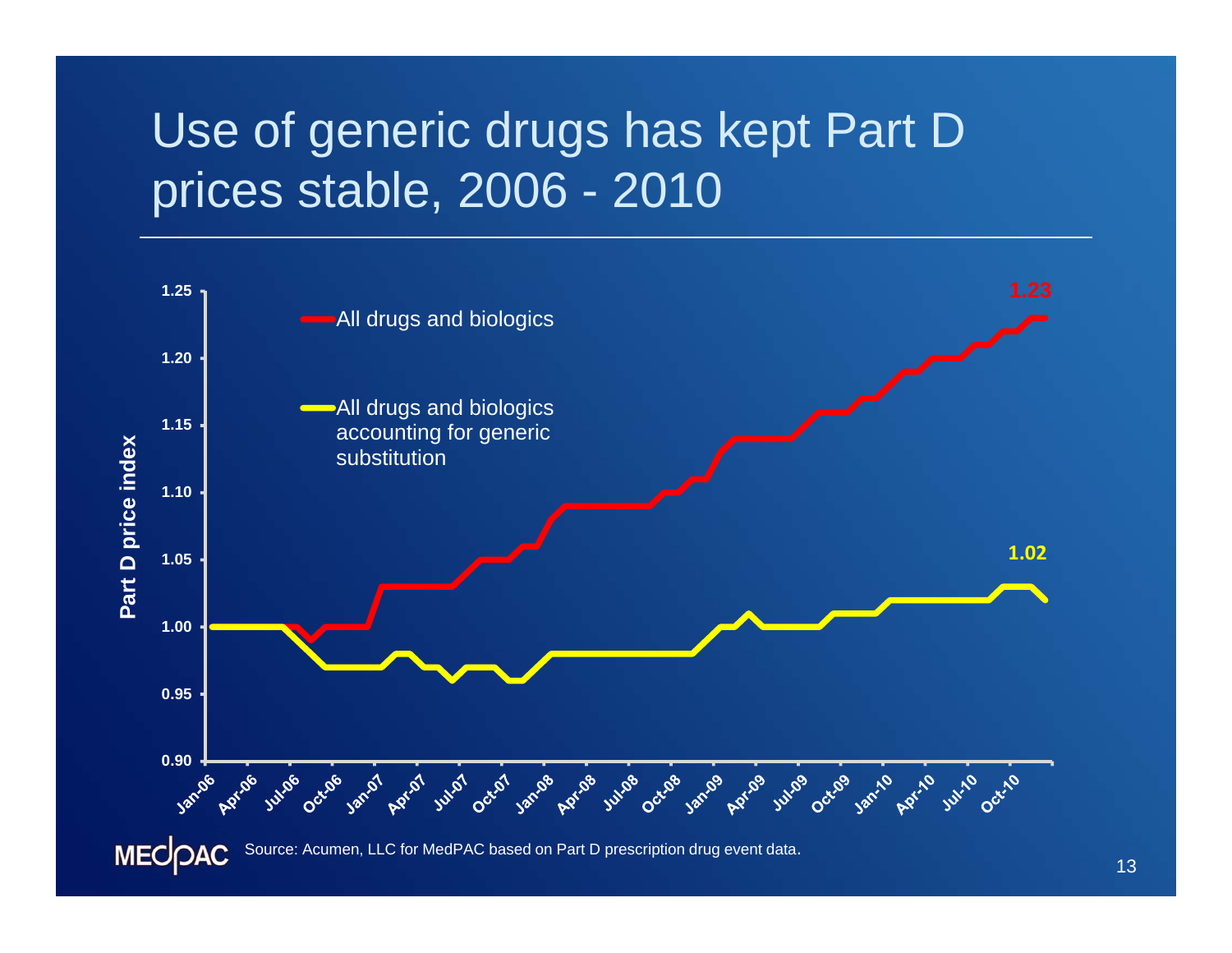### Part D's competitive design

- $\blacksquare$  Intended to provide sponsors incentives to offer attractive coverage while controlling spending
	- **Plans** 
		- Compete for enrollees based on premium, formulary, quality of services, and network of pharmacies
		- **Manage drug spending and bid competitively to retain/gain** enrollment
	- **Beneficiaries** 
		- Choose a plan that provides access to the drugs they need at premiums and cost-sharing they are willing to pay
- $\blacksquare$  Beneficiaries' willingness to reevaluate their plan choices from time to time is important for plan incentives

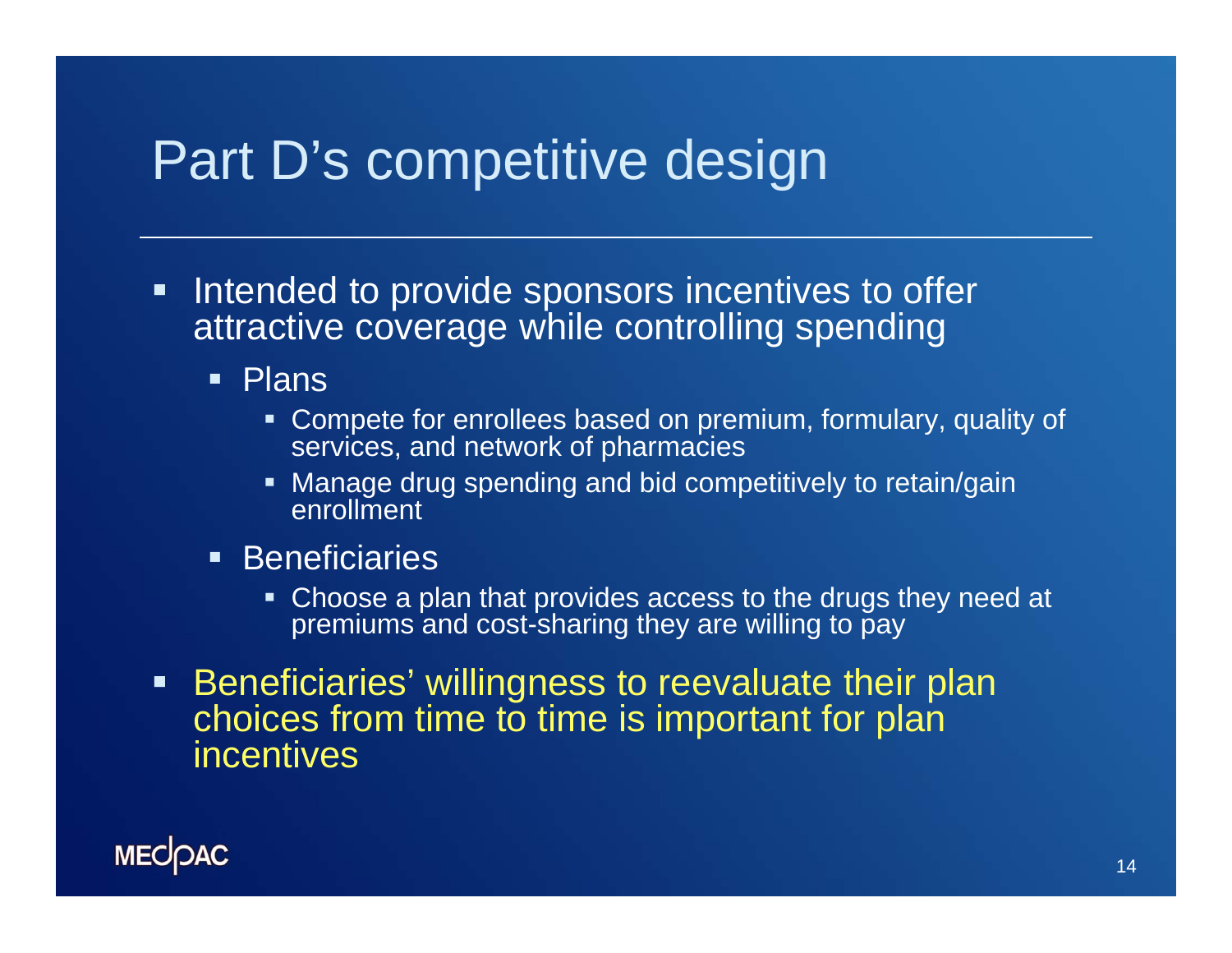# Do Part D enrollees switch plans?

- Part D's annual open enrollment period provides an opportunity to reevaluate plan choice each year
- $\blacksquare$  During the first few years, about 6%\* of enrollees voluntarily switched plans each year
	- **Similar to the rate of plan switches observed among FEHBP** participants
	- Does not include plan switches resulting from CMS' annual reassignment for LIS enrollees
- **Analysis of a more recent data suggests that a** larger share of enrollees are voluntarily switching plans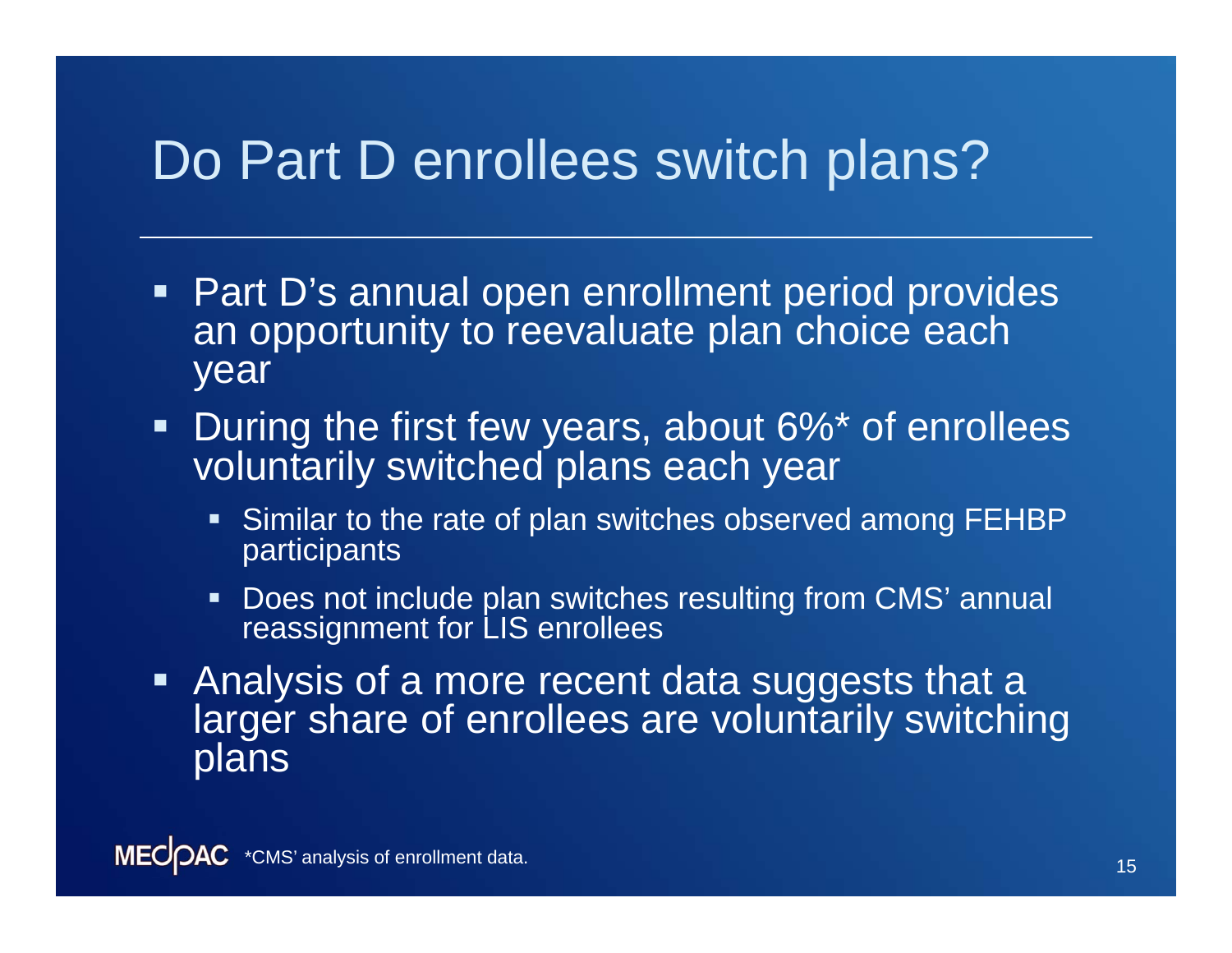### Analysis of Part D enrollees who voluntarily switch plans, 2010-2011

- $\blacksquare$  In 2010, 13.6% of non-LIS enrollees voluntarily switched plans
- $\blacksquare$  Younger enrollees (ages 65-69) were more likely to switch plans than older enrollees (16% vs. 11-14%)
- $\blacksquare$  Whites were slightly more likely to switch plans than non-Whites (14% vs. 10-12%)
- $\blacksquare$  Most switchers chose plans of the same type
	- $\blacksquare$ About 90% of MA-PD enrollees chose another MA-PD
	- $\blacksquare$ About 80% of PDP enrollees chose another PDP
- $\blacksquare$ The results were similar for 2011